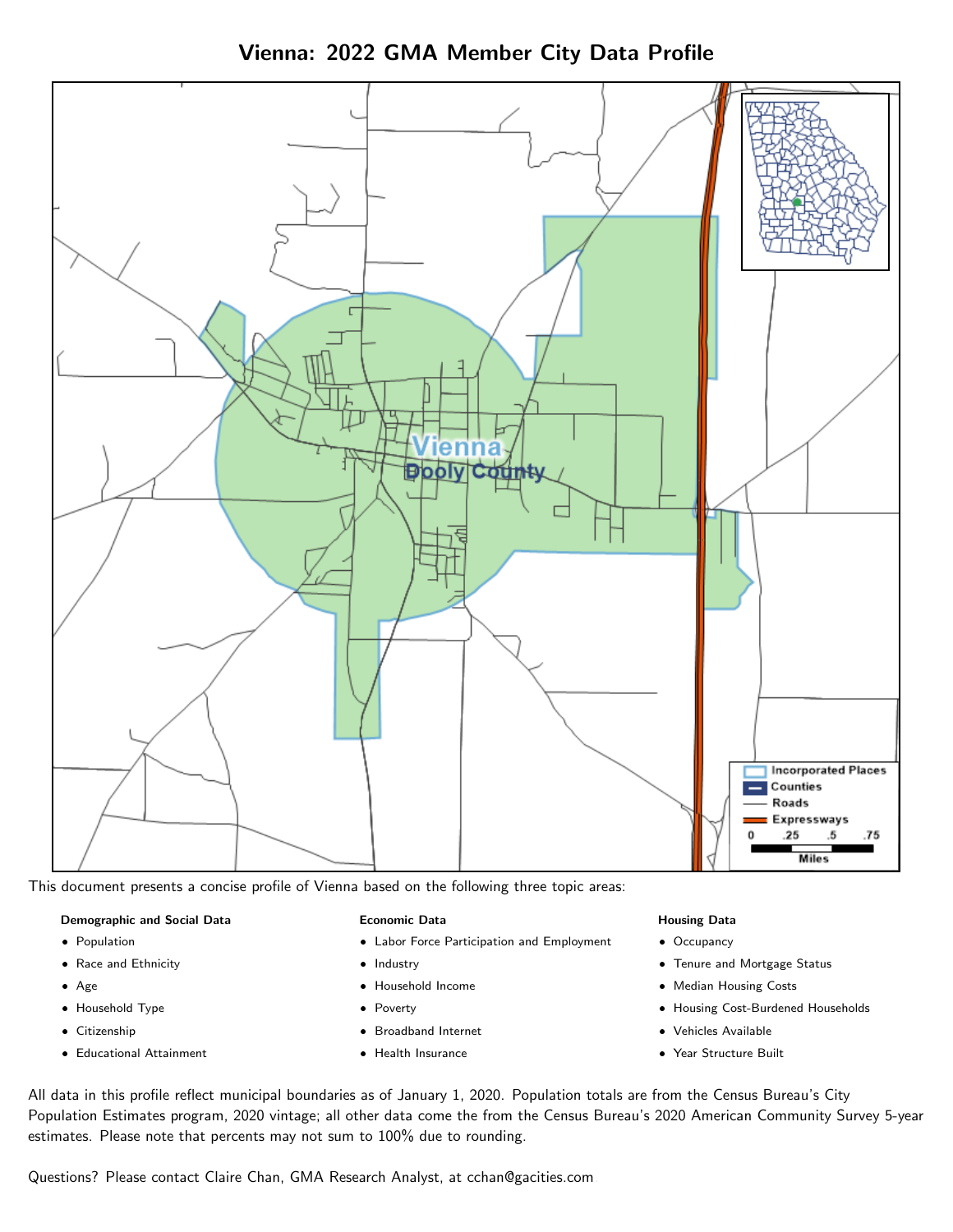# Vienna: Demographic and Social



 $\overline{2\%}$  4% 6% 8% 10% Male **Female** 10% 8% 6% 4% 2% 85 and over 80-84 75-79 70-74 65-69 60-64 55-59 50-54 45-49 40-44 35-39 30-34 25-29 20-24 15-19  $10-14$ 5-9 Under 5

### **Citizenship**

Age



Source: American Community Survey, 2020 5-year estimates, table B05002 Source: American Community Survey, 2020 5-year estimates, table B15002



Source: U.S. Census Bureau, City Population Estimates, 2020 vintage Source: American Community Survey, 2020 5-year estimates, table B03002

14%

## Household Type



Source: American Community Survey, 2020 5-year estimates, table B01001 Source: American Community Survey, 2020 5-year estimates, table B11001

#### Educational Attainment



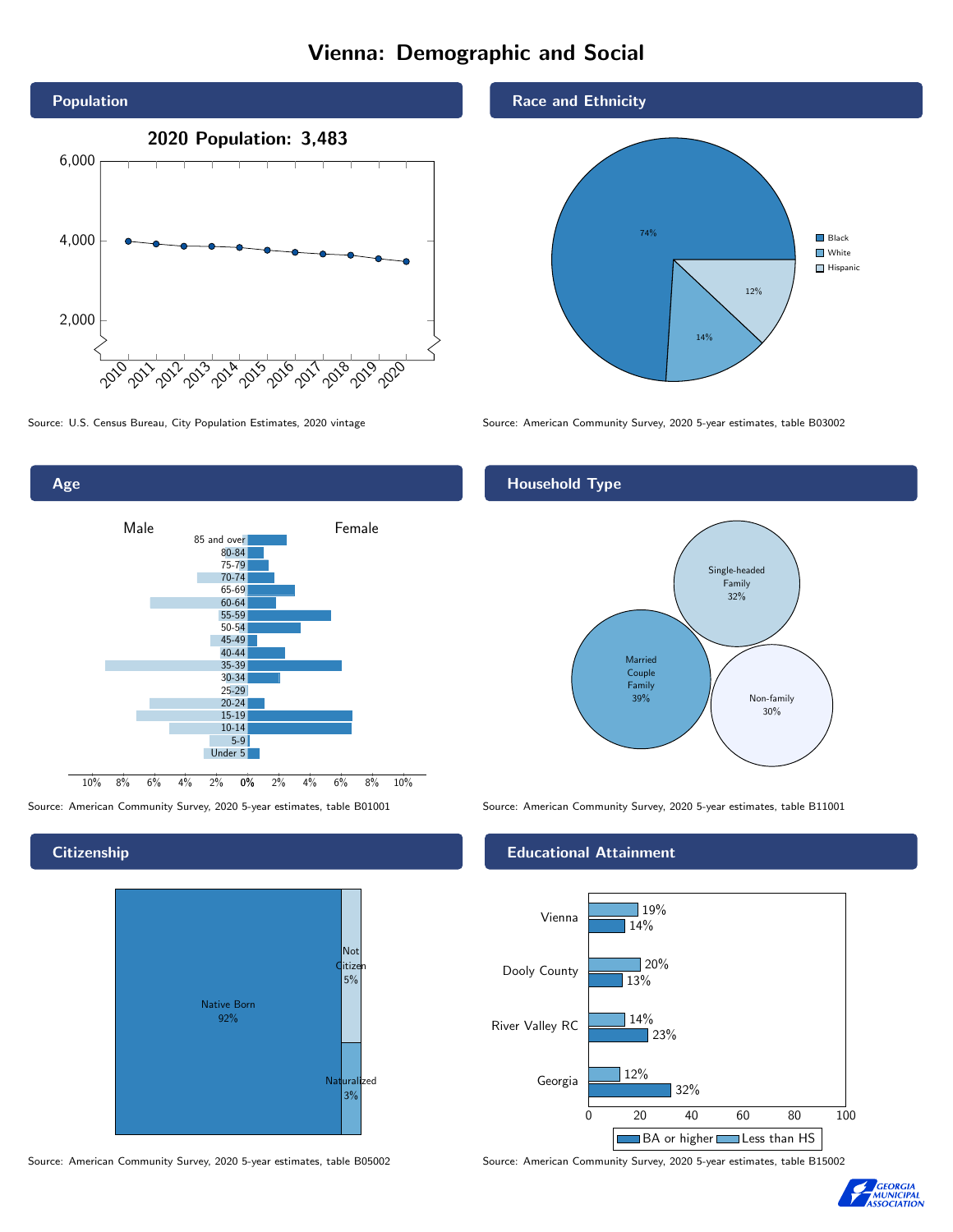# Vienna: Economic



Source: American Community Survey, 2020 5-year estimates, table B23001 Note: Unemployment rate is based upon the civilian labor force.

# Industry

| Agriculture, forestry, fishing and hunting, and mining      | 8%    |
|-------------------------------------------------------------|-------|
| Construction                                                | 14%   |
| Manufacturing                                               | 9%    |
| <b>Wholesale Trade</b>                                      | 3%    |
| Retail Trade                                                | 5%    |
| Transportation and warehousing, and utilities               | $4\%$ |
| Information                                                 | $0\%$ |
| Finance and insurance, real estate, rental, leasing         | $0\%$ |
| Professional, scientific, mgt, administrative, waste mgt    | 13%   |
| Educational services, and health care and social assistance | 20%   |
| Arts, entertainment, recreation, accommodation, food        | 17%   |
| service                                                     |       |
| Other services, except public administration                | $0\%$ |
| Public administration                                       | 8%    |

Source: American Community Survey, 2020 5-year estimates, table C24030



Source: American Community Survey, 2020 5-year estimates, tables B19013 and B19025 Source: American Community Survey, 2020 5-year estimates, table B17010



# **Health Insurance**



Source: American Community Survey, 2020 5-year estimates, table B28002 Source: American Community Survey, 2020 5-year estimates, table B18135



Poverty